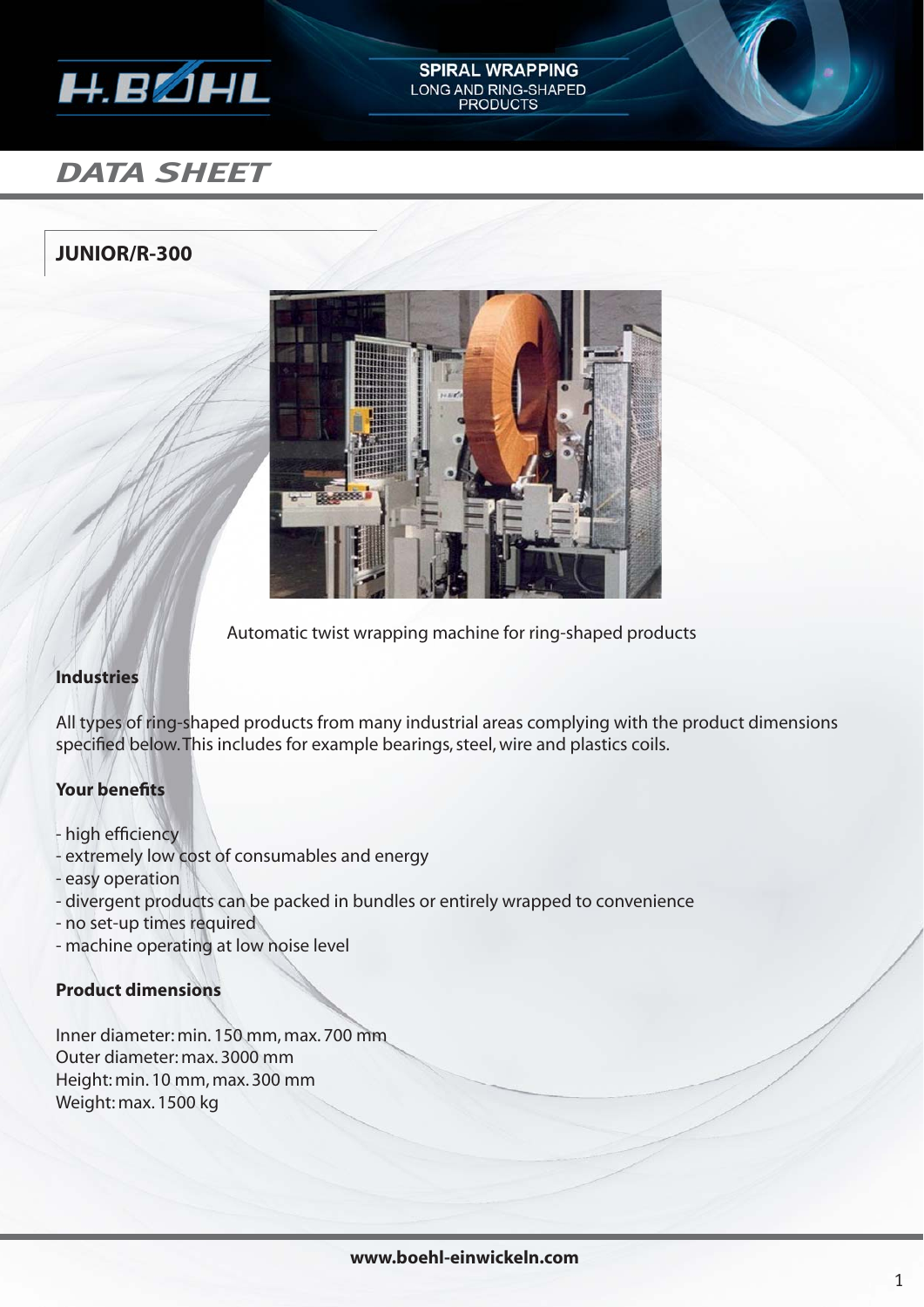

## **JUNIOR/R-300**

#### **Wrapping/packaging materials**

Available also with hopper for non-adhesive wrapping materials up to 600 mm outer diameter. PE stretch film, PE film, UV protective film, coloured and printed film, etc. Width: up to 125 mm Core diameter: 76 mm

#### **Technology**

- fully automatic operation
- automatic film rupture detection
- automatic gadget cutting and clamping the packaging material
- adjustable product advancement speed using a frequency converter
- quick-change unit for wrapping material coils
- continuously variable film tension/strain
- PLC: Siemens
- pneumatics: Festo

#### **Specifications**

Dimensions (width x depth x height): 1,300 x 1,350 x 1,500 mm Weight: approx. 800 kg Max. speed: 15 m/min (frequency controlled) Control voltage: 24 VDC Line voltage: 400 V – 50 Hz, 3-phase Power consumption: approx. 2 kW Noise level: <79 dB

#### **Options**

Hopper system for paper or film coils up to 800 mm diameter

(Technical modifications reserved)